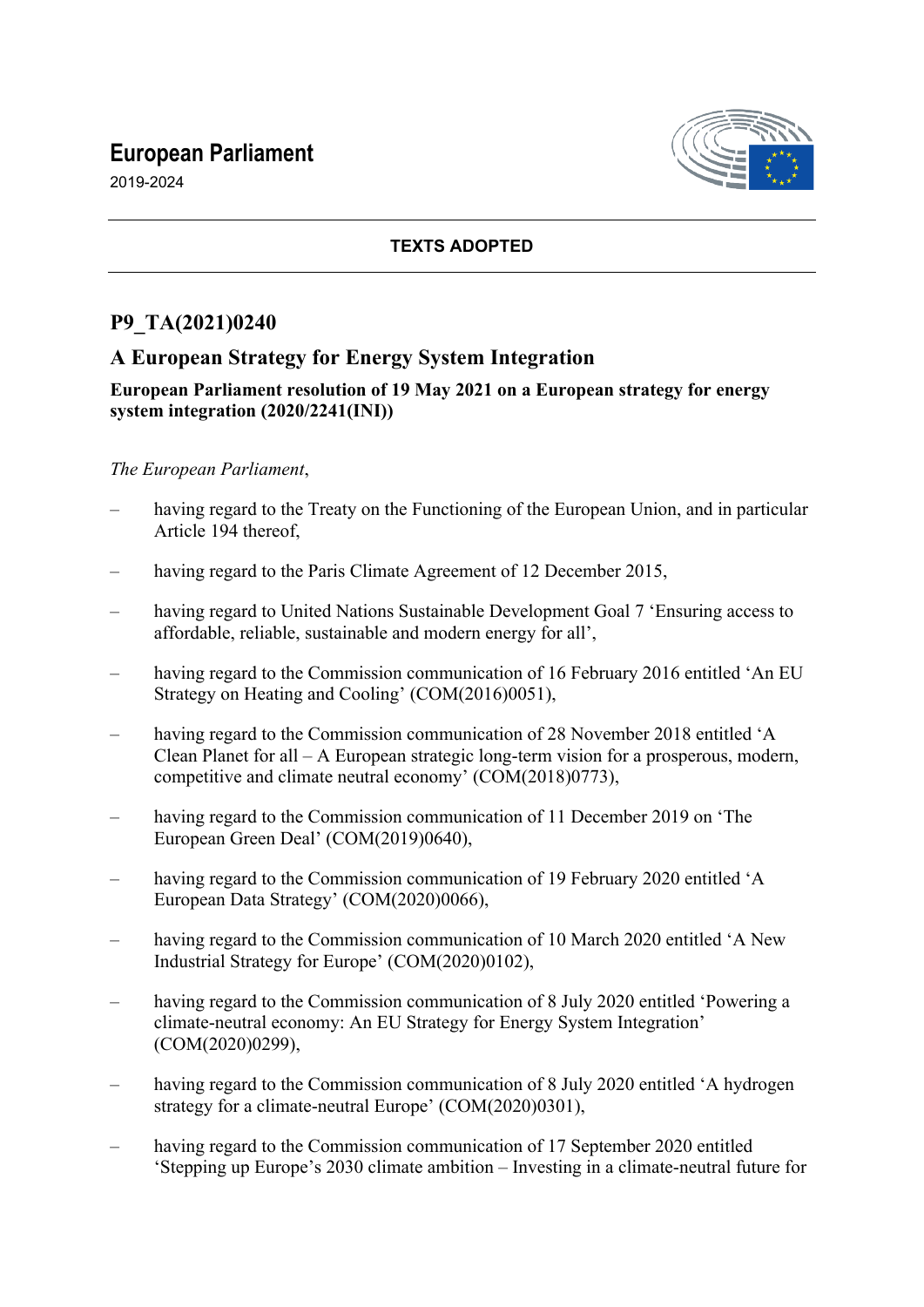the benefit of our people' (COM(2020)0562),

- having regard to the Commission communication of 14 October 2020 entitled 'Renovation Wave for Europe – greening our buildings, creating jobs, improving lives' (COM(2020)0662),
- having regard to the Commission communication of 14 October 2020 entitled 'An EU strategy to reduce methane emissions' (COM(2020)0663),
- having regard to the Commission report of 14 October 2020 on the State of the Energy Union (COM(2020)0950),
- having regard to the Commission report of 14 October 2020 on progress of clean energy competitiveness (COM(2020)0953),
- having regard to the Commission's progress report of 14 October 2020 on energy efficiency (COM(2020)0954),
- having regard to the Commission's Renewable Energy Progress Report of 14 October 2020 (COM(2020)0952),
- having regard to the Commission report of 14 October 2020 entitled 'Energy prices and costs in Europe' (COM(2020)0951),
- having regard to the Commission communication of 19 November 2020 entitled 'An EU Strategy to harness the potential of offshore renewable energy for a climate neutral future' (COM(2020)0741),
- having regard to the Council conclusions of 25 June 2019 on the future of energy systems in the Energy Union to ensure the energy transition and the achievement of energy and climate objectives towards 2030 and beyond,
- having regard to the Council conclusions of 11 December 2020 on a new EU climate target for 2030,
- having regard to the European Council conclusions of 12 December 2019,
- having regard to the Hydrogen Initiative launched by the Austrian Presidency of the Council in Linz on 17 and 18 September 2018,
- having regard to the Sustainable and Smart Gas Infrastructure for Europe Initiative launched by the Romanian Presidency of the Council in Bucharest on 1 and 2 April 2019,
- having regard to Council Directive 2003/96/EC of 27 October 2003 restructuring the Community framework for the taxation of energy products and electricity<sup>1</sup>,
- having regard to Directive 2006/66/EC of the European Parliament and of the Council of 6 September 2006 on batteries and accumulators and waste batteries and

<sup>1</sup> OJ L 283, 31.10.2003, p. 51.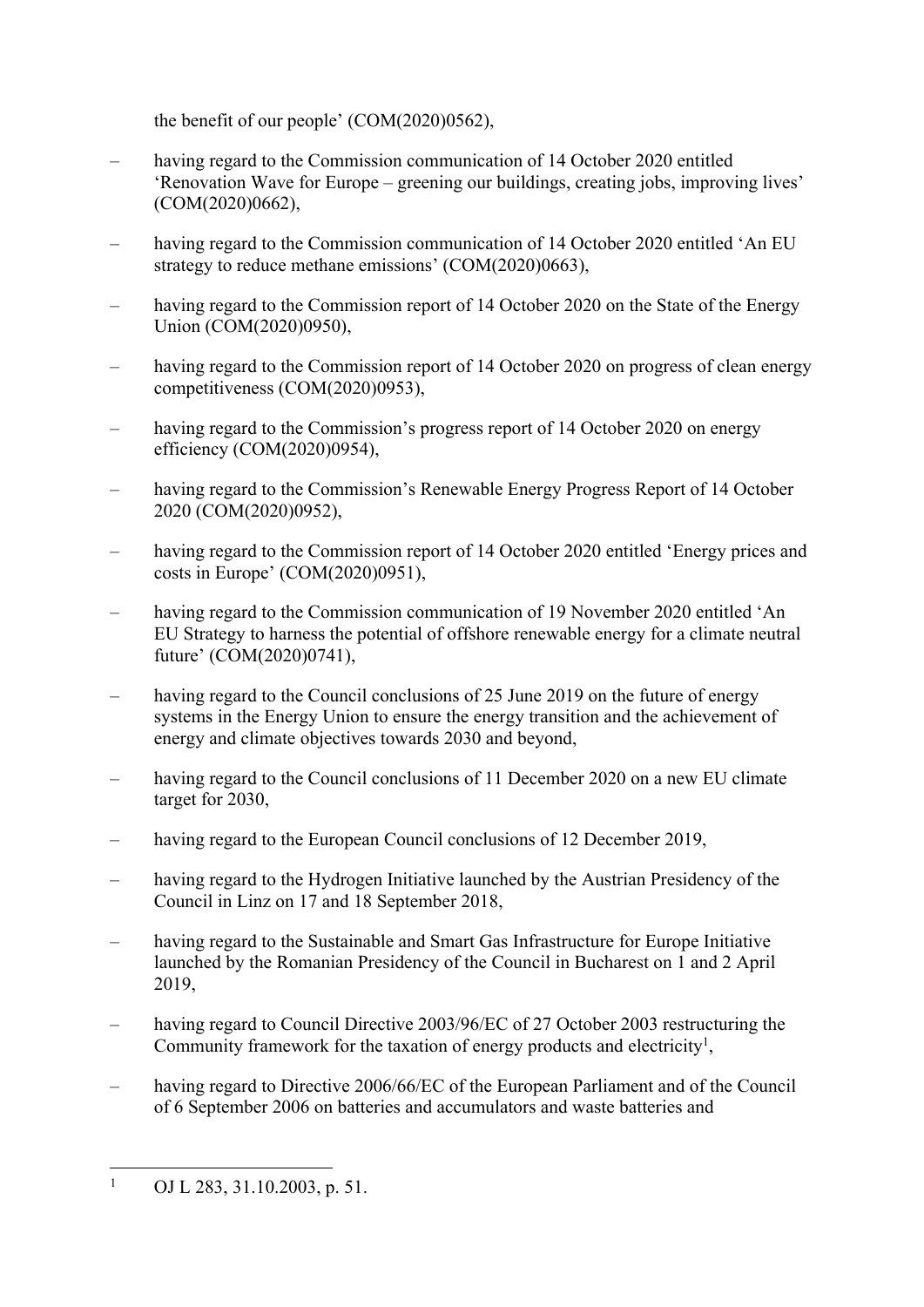accumulators and repealing Directive 91/157/EEC<sup>1</sup>,

- having regard to Regulation (EU) No 347/2013 of the European Parliament and of the Council of 17 April 2013 on guidelines for trans-European energy infrastructure and repealing Decision No 1364/2006/EC and amending Regulations (EC) No 713/2009, (EC) No 714/2009 and (EC) No 715/2009<sup>2</sup> (TEN-E Regulation),
- having regard to Regulation (EU) No 1316/2013 of the European Parliament and of the Council of 11 December 2013 establishing the Connecting Europe Facility, amending Regulation (EU) No 913/2010 and repealing Regulations (EC) No 680/2007 and (EC) No 67/2010<sup>3</sup> (Connecting Europe Facility Regulation), which is currently being revised,
- having regard to Directive 2014/94/EU of the European Parliament and of the Council of 22 October 2014 on the deployment of alternative fuels infrastructure<sup>4</sup>,
- having regard to Regulation (EU) 2018/1999 of the European Parliament and of the Council of 11 December 2018 on the Governance of the Energy Union and Climate Action, amending Regulations (EC) No 663/2009 and (EC) No 715/2009 of the European Parliament and of the Council, Directives 94/22/EC, 98/70/EC, 2009/31/EC, 2009/73/EC, 2010/31/EU, 2012/27/EU and 2013/30/EU of the European Parliament and of the Council, Council Directives 2009/119/EC and (EU) 2015/652 and repealing Regulation (EU) No 525/2013 of the European Parliament and of the Council<sup>5</sup>,
- having regard to Directive (EU) 2018/2001 of the European Parliament and of the Council of 11 December 2018 on the promotion of the use of energy from renewable sources<sup>6</sup> (Renewable Energy Directive),
- having regard to Directive (EU) 2018/2002 of the European Parliament and of the Council of 11 December 2018 amending Directive 2012/27/EU on energy efficiency<sup>7</sup> (Energy Efficiency Directive),
- having regard to Directive (EU) 2019/944 of the European Parliament and of the Council of 5 June 2019 on common rules for the internal market for electricity and amending Directive 2012/27/EU<sup>8</sup>,
- having regard to Regulation (EU) 2019/943 of the European Parliament and of the Council of 5 June 2019 on the internal market for electricity<sup>9</sup>,
- having regard to Council Regulation (EU) No 559/2014 of 6 May 2014 establishing the Fuel Cells and Hydrogen 2 Joint Undertaking<sup>10</sup>,

5 OJ L 328, 21.12.2018, p. 1.

- 7 OJ L 328, 21.12.2018, p. 210.
- 8 OJ L 158, 14.6.2019, p. 125.
- 9 <sup>9</sup> OJ L 158, 14.6.2019, p. 54.
- OJ L 169, 7.6.2014, p. 108

<sup>1</sup> OJ L 266, 26.9.2006, p. 1.

 $\overline{2}$ OJ L 115, 25.4.2013, p. 39.

<sup>3</sup> OJ L 348, 20.12.2013, p. 129.

<sup>4</sup> OJ L 307, 28.10.2014, p. 1.

<sup>6</sup> OJ L 328, 21.12.2018, p. 82.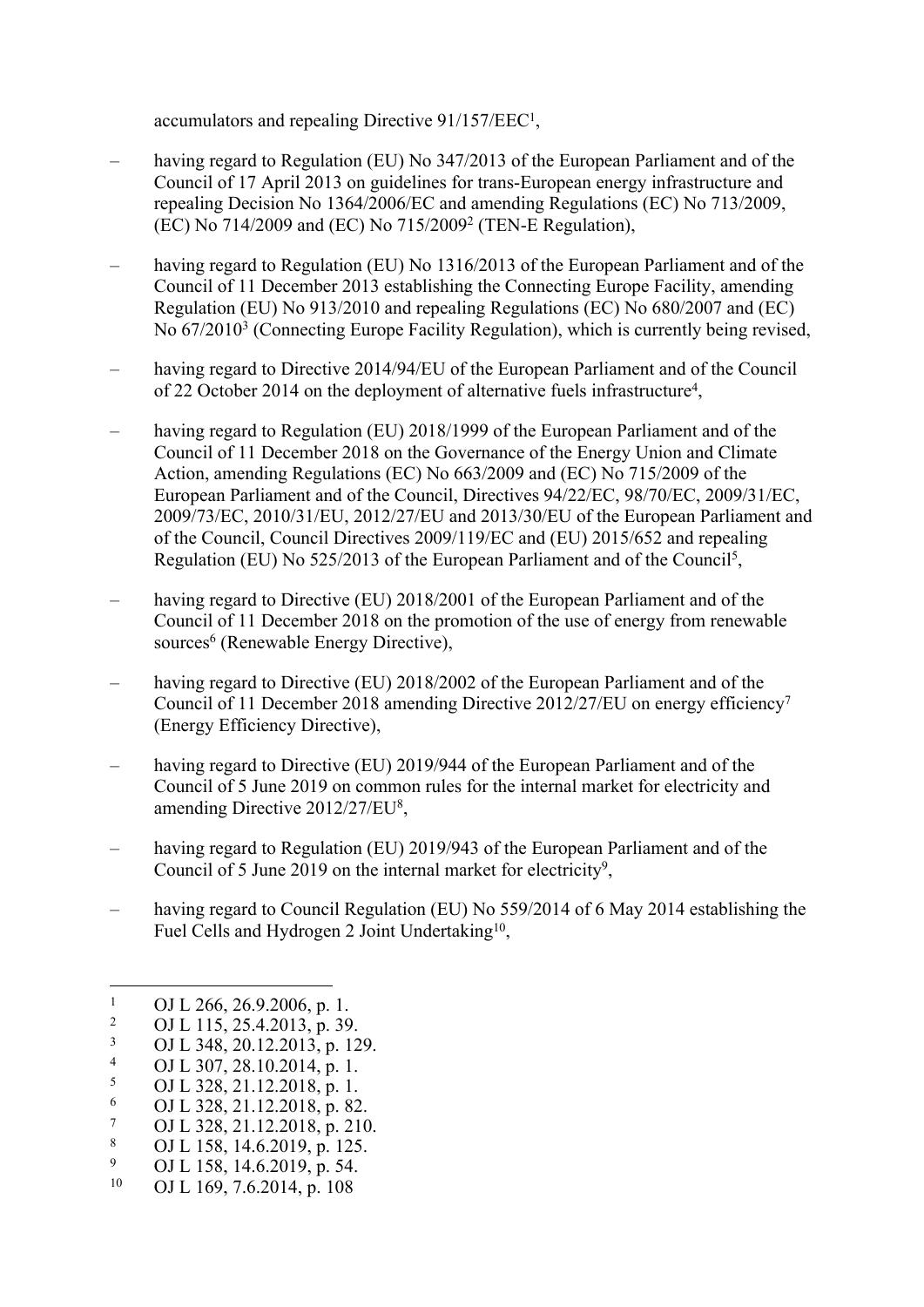- having regard to its resolution of 14 March 2019 on climate change a European strategic long-term vision for a prosperous, modern, competitive and climate neutral economy in accordance with the Paris Agreement<sup>1</sup>,
- having regard to its resolution of 28 November 2019 on the climate and environment emergency<sup>2</sup>,
- having regard to its resolution of 28 November 2019 on the 2019 UN Climate Change Conference in Madrid, Spain (COP 25)<sup>3</sup>,
- having regard to its resolution of 15 January 2020 on the European Green Deal<sup>4</sup>,
- having regard to its resolution of 2 July 2020 on a comprehensive European approach to energy storage<sup>5</sup>,
- having regard to its resolution of 10 July 2020 on the revision of the guidelines for trans-European energy infrastructure<sup>6</sup>,
- having regard to Rule 54 of its Rules of Procedure,
- having regard to the opinion of the Committee on Transport and Tourism,
- having regard to the report of the Committee on Industry, Research and Energy (A9-0062/2021),
- A. whereas Parliament, the Council and the Commission have endorsed the goal of a climate-neutral economy by 2050, in line with the Paris Agreement and on the basis of equity and best available science with the aim of limiting the global temperature increase to 1.5 °C above pre-industrial levels;
- B. whereas the Commission has proposed a common greenhouse gas (GHG) emission reduction objective of at least 55 % by 2030, while Parliament has endorsed the goal of reducing GHG gas emissions by 60 % by 2030;
- C. whereas the 2020 State of the Energy Union report has shown that the energy demand is decreasing overall in the EU but is increasing in certain sectors, such as transport and Information and Communication Technologies (ICT);
- D. whereas buildings are responsible for approximately 40 % of the EU's total energy consumption, and for 36 % of GHG emissions from energy, and ICT account for 5 to 9 % of global electricity consumption;
- E. whereas 70 % of the primary energy used in the EU in 2017 came from fossil fuels (oil,

<sup>1</sup> OJ C 23, 21.1.2021, p. 11.

<sup>2</sup> Texts adopted, P9\_TA(2019)0078.

<sup>3</sup> Texts adopted, P9\_TA(2019)0079.

<sup>4</sup> Texts adopted, P9\_TA(2020)0005.

<sup>5</sup> Texts adopted,  $P9T\overline{A(2020)}0198$ .

<sup>6</sup> Texts adopted, P9\_TA(2020)0199.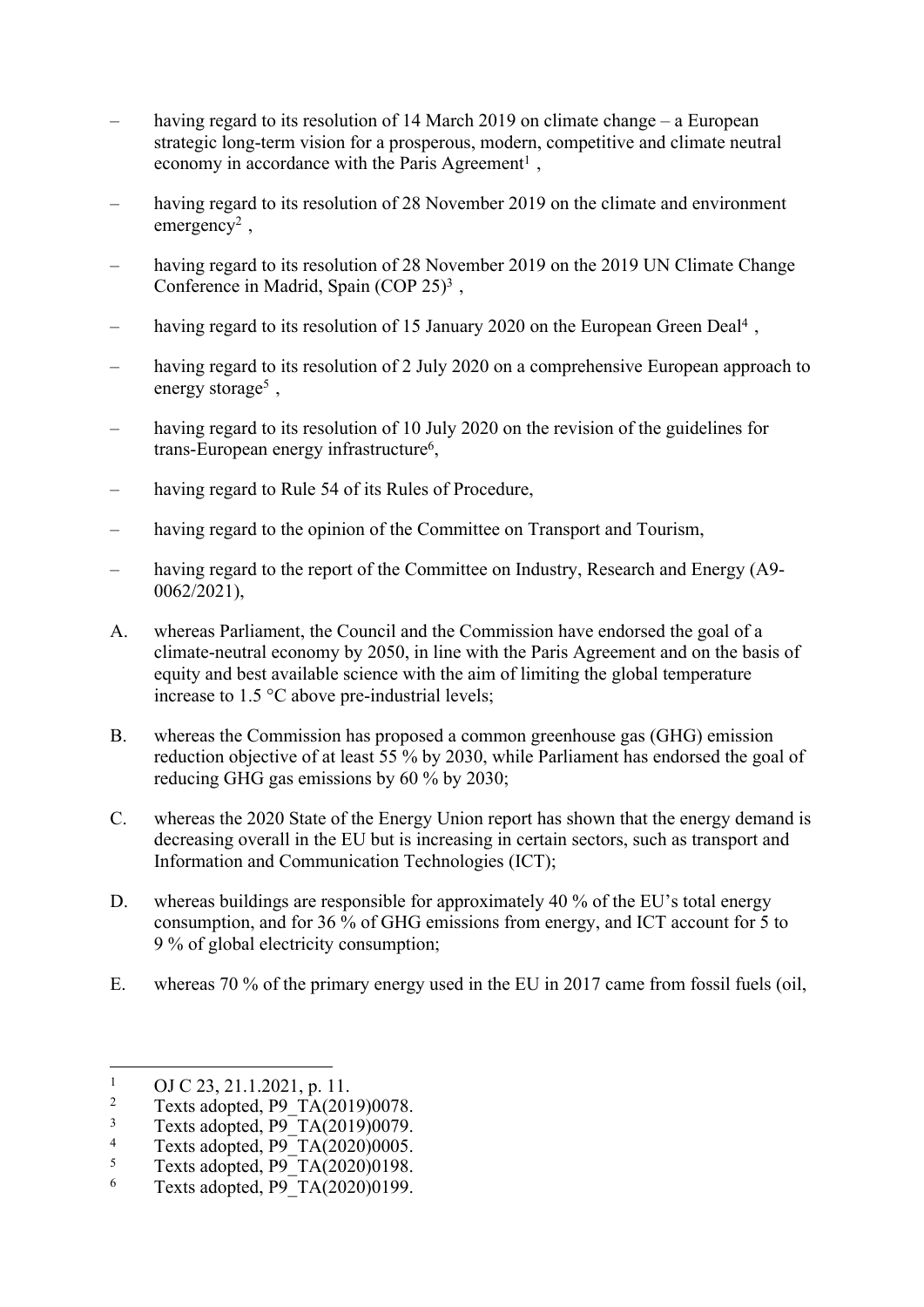natural gas and coal)<sup>1</sup>;

- F. whereas the International Energy Agency estimates that approximately one third of the global methane emissions come from the energy sector;
- G. whereas achieving climate neutrality requires moving away from a system based largely on fossil fuels, and towards a highly energy-efficient climate-neutral and renewablebased system;
- H. whereas energy system integration means the coordinated planning and operation of the energy system as a whole, across multiple energy carriers and connected infrastructure , and all final consumers;
- I. whereas the integration of energy systems can bring a response to many of the challenges stemming from energy transition, and particularly the challenge of decarbonisation, optimisation and balancing of the energy networks, therefore guaranteeing security of supply and fostering the EU's strategic autonomy;
- J. whereas the twin green and digital transitions of the energy networks will require unprecedented public and private investments in infrastructure modernisation and new infrastructure deployment when necessary, as well as investments in buildings renovation, and research and development;
- K. whereas energy system integration can accelerate the transition towards a climateneutral economy while aiming at keeping the costs for European citizens, authorities and businesses within realistic limits, while strengthening energy security, protecting health and the environment, and promoting growth, innovation and global industrial leadership; whereas a cost-efficient energy sector integration must be implemented;
- L. whereas as per Regulation (EU) 2018/1999, the energy efficiency first principle should be implemented effectively in any energy supply and demand planning and in policy and investment decisions, which means that any decision should be systematically assessed against alternative cost-efficient, technically, economically and environmentally sound energy efficiency measures;
- M. whereas the COVID-19 crisis has shown that it is crucial to be able to rely on a safe and flexible energy system; whereas additional electricity and heating costs have put more pressure on households;
- 1. Supports the direction set out by the Commission in its communication on a strategy for energy system integration, namely a cascading priority for energy efficiency and savings, decarbonisation of end-uses through direct electrification, renewable-based and low-carbon fuels for applications that do not have another alternative; calls on the Commission and the Member States to ensure that a coherent long-term approach is implemented in a spirit of solidarity and cooperation and that a stable regulatory framework be designed for the industries concerned and society as a whole; underlines that the private sector, along with the public sector, will play a key role in the success and effective implementation of this strategy and support the building of an energy

<sup>1</sup> Eurostat 2019 report on energy, transport and environment statistics: https://ec.europa.eu/eurostat/documents/3217494/10165279/KS-DK-19-001-EN-N.pdf/76651a29-b817-eed4-f9f2-92bf692e1ed9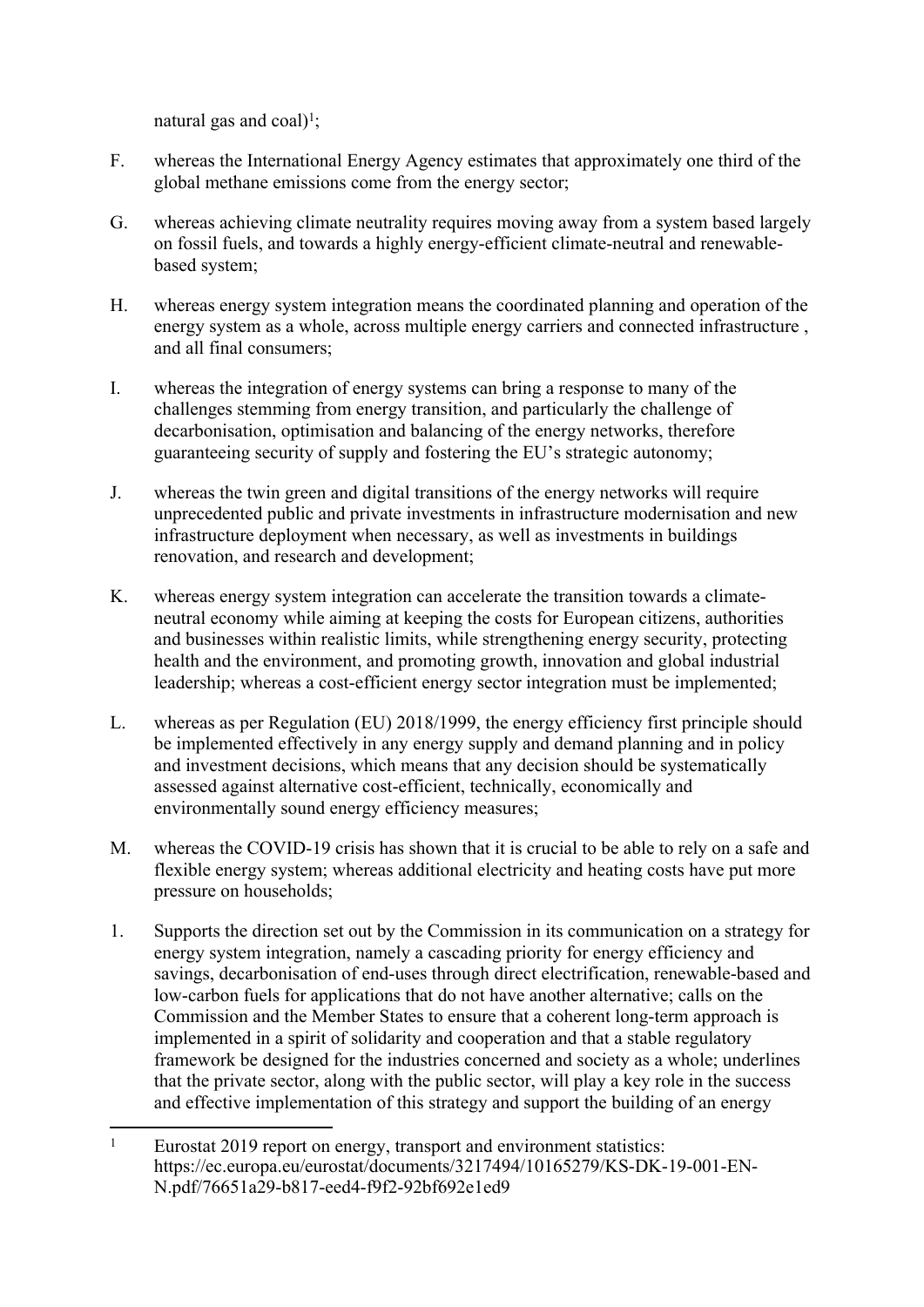system that drives the EU towards climate neutrality by 2050 at the latest;

- 2. Believes that such a strategy can help the Union set out a path towards achieving its climate goals while maintaining energy accessibility, affordability and security of supply through the development of a circular, highly energy efficient, integrated, interconnected, resilient, smart, multi-modal, fair and decarbonised system; highlights that this strategy, especially in the aftermath of the COVID-19 pandemic, should set out a vision that supports a climate-neutral economy, while strengthening energy security and competitiveness, boosting jobs and small and medium-sized enterprises (SMEs), protecting health and the environment and also promoting sustainable growth and innovation;
- 3. Recalls the importance of taking into account the diversity of national energy systems and challenges; encourages the Commission to explore various decarbonisation pathways that can help each Member State to use the most efficient decarbonisation solutions according to their needs and resources;

#### *Optimising and decarbonising energy systems*

- 4. Reiterates its support for the energy efficiency first principle, meaning that energy savings and efficiency gains must be prioritised; recalls that circularity and direct electrification, where possible, present an important pathway towards decarbonisation; highlights the need to develop a resilient and climate-neutral energy system taking into account the principle of cost-efficiency; stresses the need for a portfolio of climatefriendly solutions that will enable the most energy-efficient and cost-effective technologies to thrive in the market and will help to reduce the carbon footprint and contribute to fostering energy independence in the Union;
- 5. Underlines the numerous benefits of increasing energy efficiency efforts such as reduced dependency on energy imports, lower consumption bills, increased industrial competitiveness, and overall climate and environment benefits;
- 6. Calls on the Commission to assess the possibility of applying the energy efficiency first principle in the upcoming revisions of Union legislation and methodologies and in new initiatives, notably for scenario and infrastructure planning and cost-benefit analysis, and through recommendations to Member States on their national legislation;
- 7. Notes the high energy consumption in the water sector; calls on the Commission to consider energy-efficient measures for the EU water sector and the possibility of using treated waste water as an on-site source of renewable energy in energy system integration;
- 8. Notes the insufficient progress made by Member States, and by the Union as a whole, on energy efficiency and renovation of buildings, as presented in the 2020 Energy Efficiency Progress Report; urges the Commission to revise the targets set out in the Energy Efficiency Directive, making them more aligned with the climate targets after a thorough impact assessment, while taking into account its recommendations as part of the Energy Union governance process and the Climate Target Plan; calls on the Commission to review the existing measures and adopt more targeted policies, especially in those sectors, such as transport, where progress has been insufficient; welcomes, in this regard, the renovation wave strategy and the upcoming revision of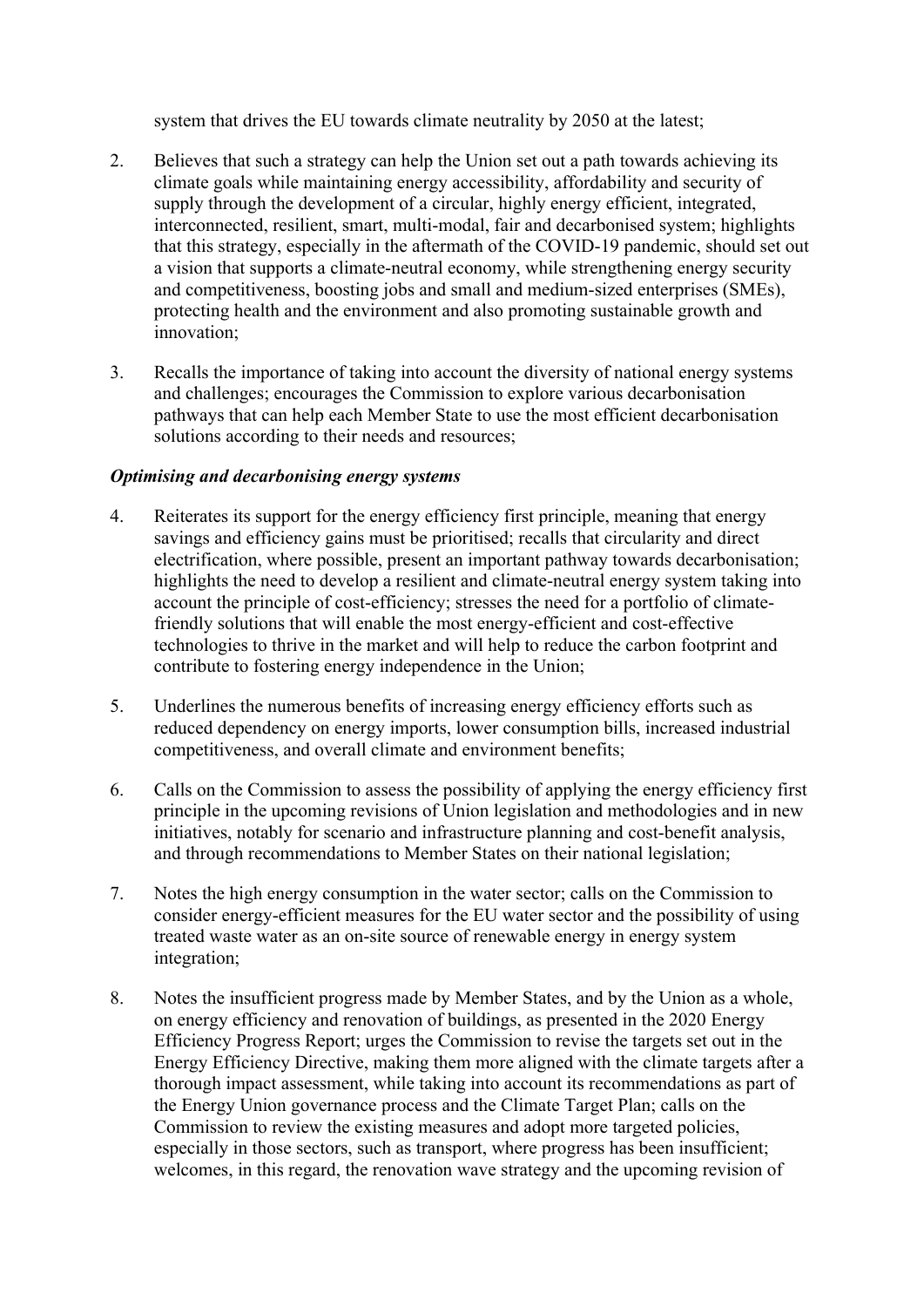Directive (EU) 2018/844 of the European Parliament and of the Council of 30 May 2018 amending Directive 2010/31/EU on the energy performance of buildings and Directive 2012/27/EU on energy efficiency<sup>1</sup>; recalls the importance of assessing the impacts of revised targets on businesses, notably SMEs;

- 9. Calls on the Commission to extend the principle of energy efficiency to the entire value chain and to all end-uses, as a cost-efficient way to reduce emissions; calls on the Commission to propose concrete initiatives to reduce energy losses along the transmission and distribution networks, through the revision of the TEN-E Regulation and Regulation (EU) 2017/1938 of the European Parliament and of the Council of 25 October 2017 concerning measures to safeguard the security of gas supply and repealing Regulation (EU) No 994/2010<sup>2</sup>;
- 10. Welcomes the new EU Methane Strategy; recalls that it is essential to rapidly deploy methane emissions monitoring systems that rely on satellite observation technologies such as the ones developed through the Copernicus programme; calls on the Commission to propose measures to further reduce methane emissions in the energy sector; welcomes the Commission's proposal to make measuring, reporting and verification, and leak detection and repair, mandatory;
- 11. Underlines the potential of the reuse of waste, particularly energy and waste heat from industrial processes, biowaste, buildings and data centres; emphasises the sustainable production of energy stemming from agriculture, food consumption and forestry; calls on the Commission and the Member States to develop effective incentives and business models to recover industrial waste heat and unavoidable waste heat into heat networks or storage, when further revising the Waste Framework Directive<sup>3</sup>;
- 12. Draws attention to the challenge of decarbonising heating and cooling; calls for the further implementation of the heating and cooling strategy, including when revising the Renewable Energy Directive, the Energy Efficiency Directive, as well as the creation of an enabling framework when revising the environmental and energy State aid guidelines<sup>4</sup>; highlights the potential of 4th and 5th generation high-efficiency lowtemperature district heating networks; notes that they can play a significant role in costefficient heat decarbonisation in urban and industrial areas; welcomes the fact that district heating and cooling networks will be eligible for funding under the revised Connecting Europe Facility Regulation, and calls for their inclusion as potential projects of common interest under the TEN-E Regulation; calls, moreover, on the Commission to take heat infrastructure and thermal storage into account when developing the 10 year network development plans for both the European Network of Transmission System Operators for Electricity (ENTSO-E) and the European Network of Transmission System Operators for Gas (ENTSO-G); notes with concern the low replacement rate of old and inefficient heating systems; welcomes the ongoing revision of the secondary legislation on energy labelling and ecodesign of space and water heaters and coolers; stresses the potential of digital tools for smart energy management

<sup>1</sup> OJ L 156, 19.6.2018, p. 75.

 $\overline{2}$ OJ L 280, 28.10.2017, p. 1.

<sup>3</sup> Directive 2008/98/EC of the European Parliament and of the Council of 19 November 2008 on waste and repealing certain Directives (OJ L 312, 22.11.2008, p. 3).

<sup>4</sup> Guidelines on State aid for environmental protection and energy.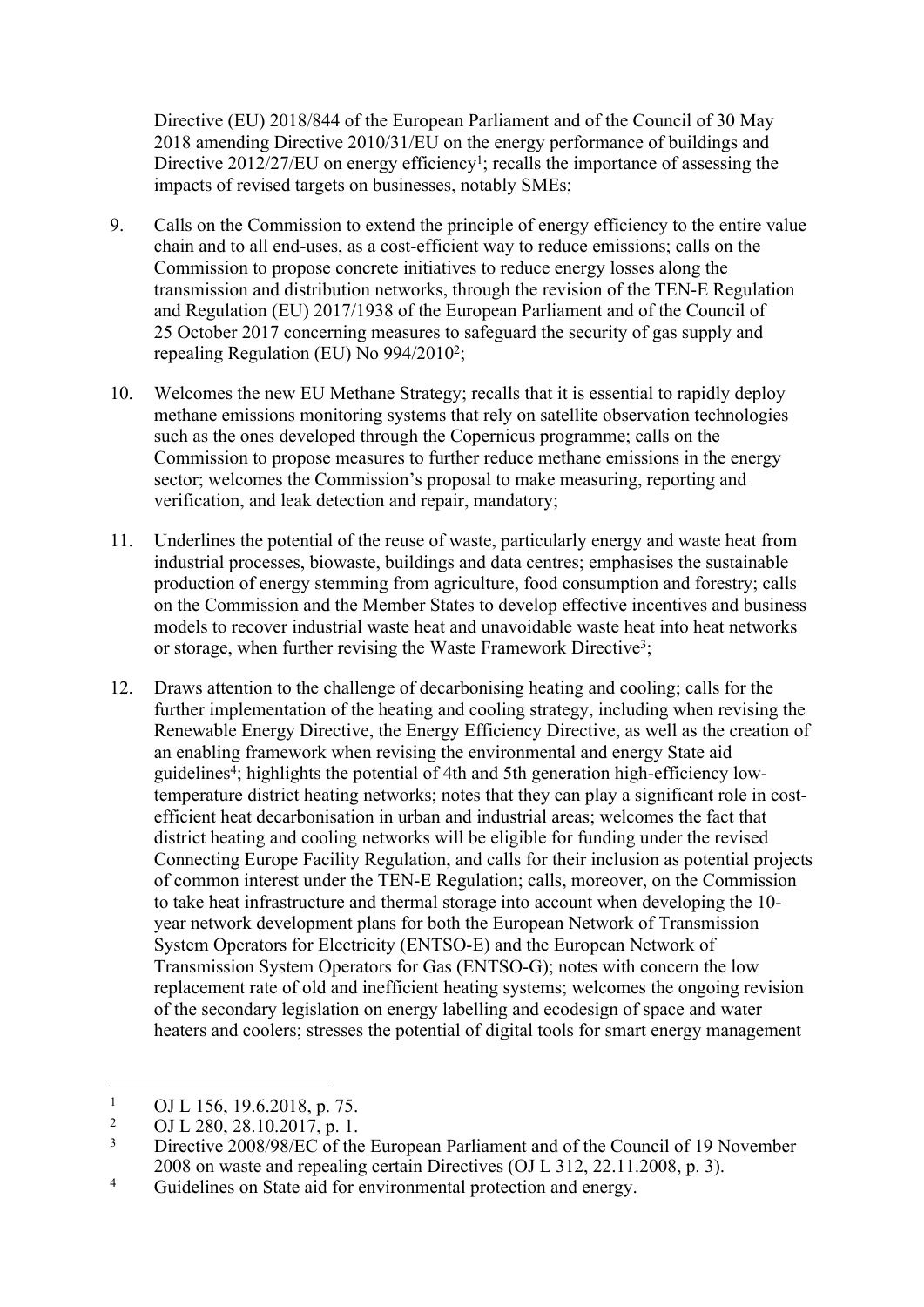while ensuring cybersecurity and data protection;

- 13. Recalls that the energy transition will require between EUR 520 and EUR 575 billion in annual infrastructure investment and the commensurate and effective deployment of renewable energy; calls on the Commission to develop an inclusive, integrated and realistic scenario planning, which further considers energy efficiency and energy system integration, in line with the Sustainable Europe Investment Plan; notes the need to observe the sustainable investment criteria set out in Regulation (EU) 2020/852 of the European Parliament and of the Council of 18 June 2020 on the establishment of a framework to facilitate sustainable investment<sup>1</sup> and financial tools which are fully in line with the climate and energy targets for 2030 and climate neutrality by 2050 at the latest in order to make sure that it does not lead to stranded assets; underlines that various European programmes and financing instruments have a key role in fostering the energy transition; stresses the need to ensure that the use of energy sources such as natural gas is only of transitional nature, given the objective of achieving climate neutrality; emphasises that system integration should make maximum use of existing energy infrastructure that can help deliver a cost-effective transition throughout many sector*s*;
- 14. Highlights the importance of assessing *ex-ante* and anticipating the need for energy efficiency measures, system integration or new energy production, interconnectivity, transmission, distribution, storage and conversion infrastructure in order to optimise the use of existing energy infrastructure in a climate-neutral economy while ensuring its economic, environmental and social viability and its cost-efficiency while avoiding both lock-in effects and stranded assets; underlines the importance of observing the principle of technology neutrality among those technologies necessary to achieve climate neutrality, as some of the technologies that will be needed in the foreseeable future still require investments in research and development; demands that each infrastructure project should include an alternative scenario that is based on demand reduction and/or sector integration before being constructed;
- 15. Welcomes the publication of the new EU Strategy on Offshore Renewable Energy; stresses that the rapid development of offshore energy islands is crucial in order to achieve our renewable energy capacity objective by 2030; believes that this strategy is an opportunity to ramp up renewable power generation, to increase the direct use of electricity and to support indirect electrification, for example, through hydrogen and synthetic fuels; calls, therefore, for a comprehensive revision of the EU legislation on energy infrastructure and a targeted revision of the relevant State aid guidelines to promote the deployment of all renewable energy sources; points to the potential for citizens, industries and the public sector to further harness solar energy at distribution level ; calls on the Member States to simplify permission procedures and to remove administrative barriers for renewable production;
- 16. Calls on the Commission to use the revision of the TEN-E Regulation as an opportunity to make it fully consistent with the goal of climate neutrality; underlines that the principles of emissions reductions, digitalisation and energy system integration should be enshrined in the regulation's objectives and the 10-year network development planning, as well as a longer planning timeframe aligned to the climate neutrality target in order to, inter alia, avoid stranded costs; stresses that investments to digitalise

<sup>1</sup> OJ L 198, 22.6.2020, p. 13.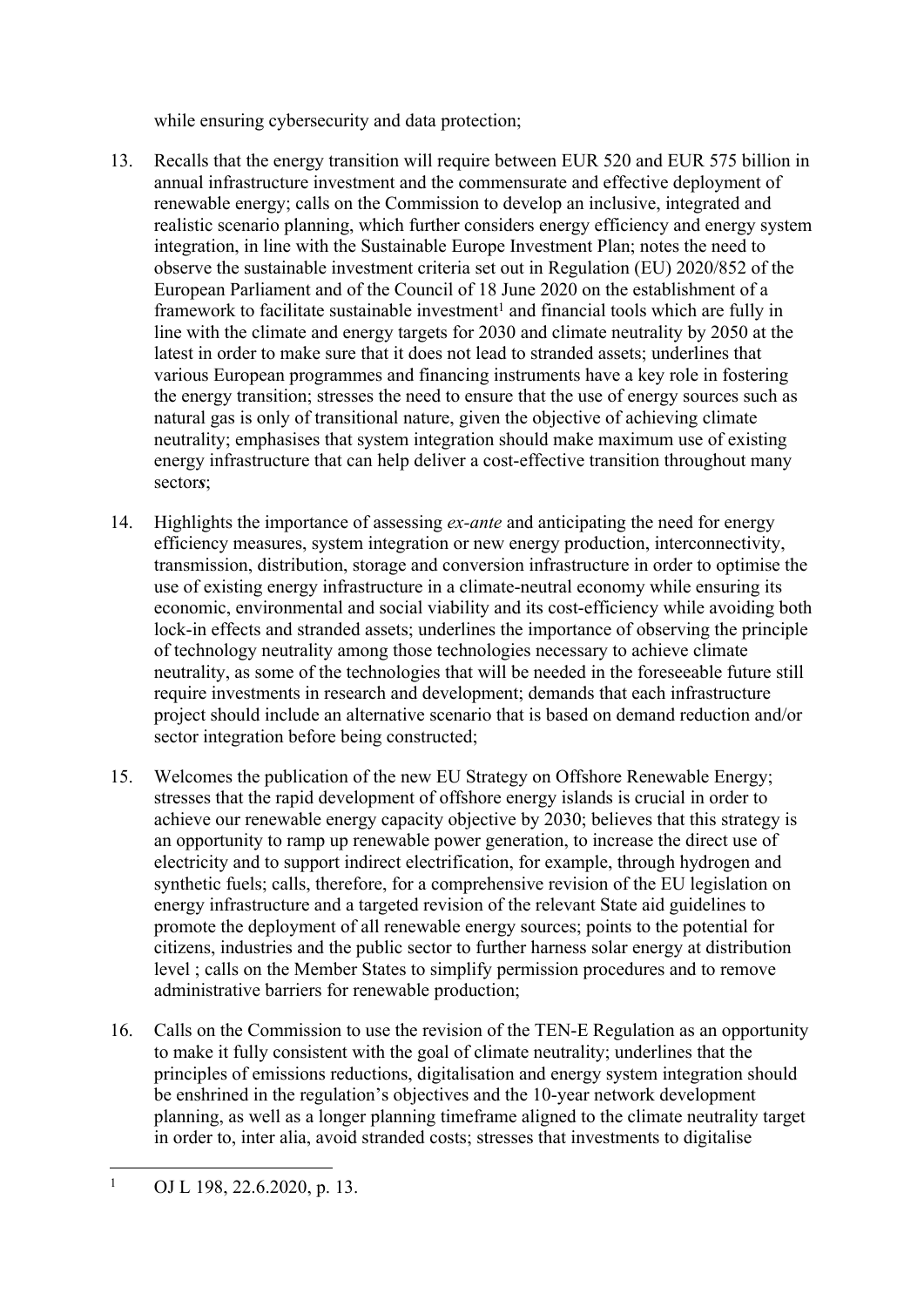existing infrastructure can significantly improve its management through the use of digital twins, algorithms or artificial intelligence; supports the widening of the scope of the regulation to energy infrastructure such as storage and hydrogen; calls for an integrated, coordinated network plan that includes all energy carriers and infrastructure progressively ; stresses that the energy system infrastructure should be integrated with the digital and transport systems;

- 17. Encourages the Commission to propose more ambitious measures and targets in the revision of the Renewable Energy Directive on the promotion of renewable energy in order to increase the share of renewable energy across sectors on the basis of a thorough impact assessment; stresses the need to accelerate the transition towards an energy system based on renewable energy sources and faster electrification of end-use sectors, where possible, bearing in mind costs and energy efficiency;
- 18. Welcomes the adoption of the Renovation Wave for Europe strategy that will speed up the uptake of energy and resource efficiency measures and higher penetration of renewables in buildings throughout the EU; calls on the Commission and the Member States to take into account the synergies between the energy sector and the building sector in order to achieve climate neutrality; emphasises that renovating existing building stock will be complementary to the decarbonisation of the energy production;
- 19. Recognises the progress achieved so far in integrating the EU's energy markets with those of the Energy Community Contracting Parties; highlights the importance of promoting cooperation on renewable energy; stresses the need to strengthen crossborder cooperation mechanisms in the upcoming revision of the Renewable Energy Directive on the promotion of renewable energy;
- 20. Welcomes the adoption of the European Hydrogen Strategy; stresses that priority should be given to building a renewable hydrogen supply chain in Europe to foster first-mover advantages, industrial competitiveness and the security of energy supply; is convinced that renewable and low-carbon hydrogen can help reduce persistent emissions, such as those from industrial processes and heavy transport, where direct electrification might be limited due to low cost-efficiency or technical, social and environmental reasons; recalls the need to accelerate the decarbonisation of existing hydrogen production; supports the launch of important projects of common European interest on hydrogen; calls on the Commission to develop a comprehensive classification and certification framework of gaseous carriers on the basis of the full life cycle GHG emissions savings and sustainability criteria, in line with the approach set out in the Renewable Energy Directive on the promotion of renewable energy; stresses that such a classification is of utmost importance for market players, authorities and consumers; underlines the need to develop a robust framework and appropriate baseline to ensure that sufficient additional renewable energy generation capacity is deployed in proportion to the need for renewable hydrogen; calls on the Commission to consider this diversity of needs in its forthcoming legislative proposals; calls on the Commission to guarantee a fair and efficient competition between hydrogen that is imported from international partners and hydrogen that is produced in the EU;
- 21. Underlines the role that environmentally safe carbon capture storage and utilisation (CCS/U) could play in reaching the European Green Deal objectives; supports an integrated policy context to stimulate the uptake of environmentally safe CCS/U applications that deliver a net reduction in greenhouse gas emissions to make heavy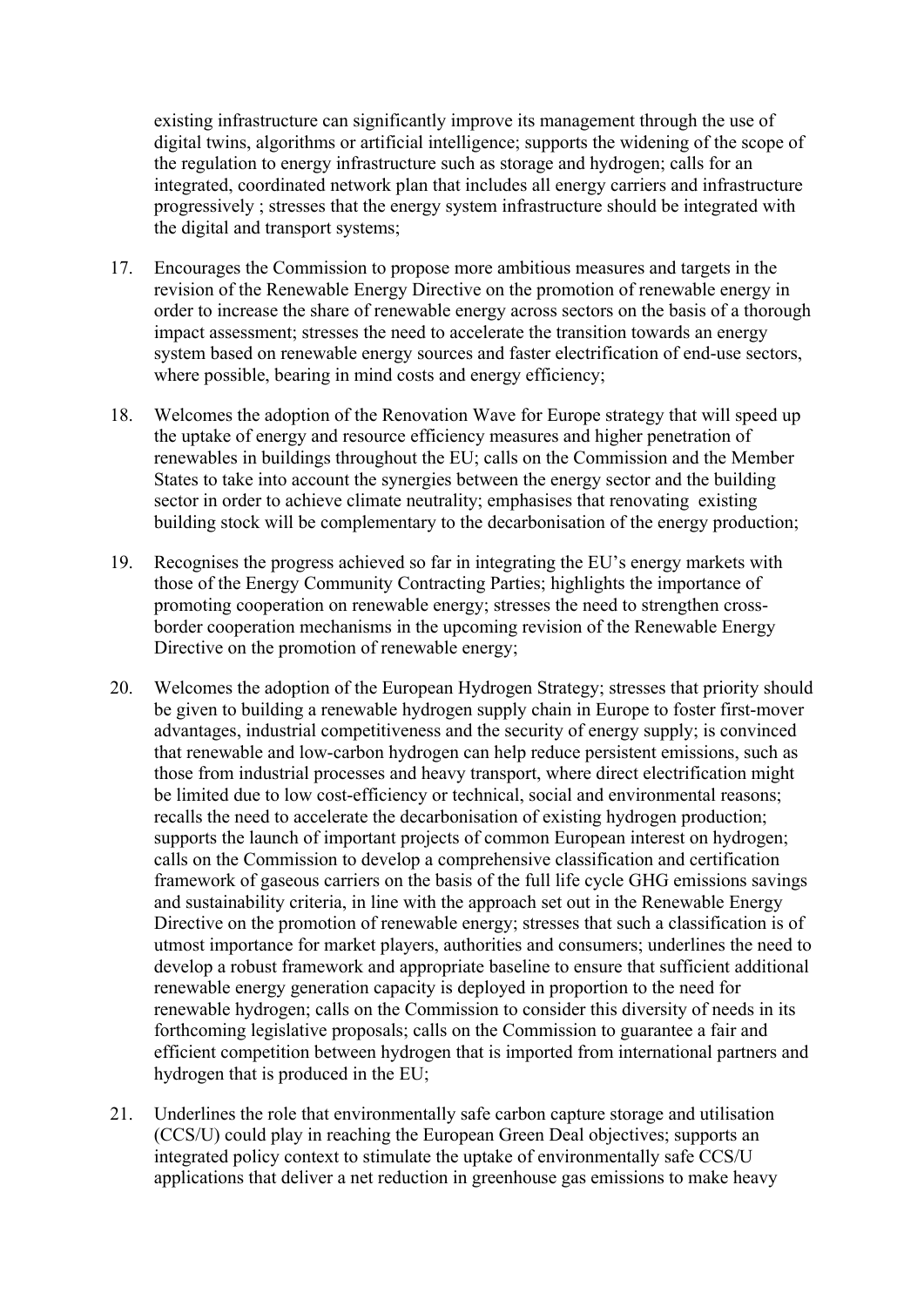industry climate neutral where no direct emission reduction options are available; notes the Commission's proposal to convene an annual European CCUS Forum as part of the Clean Energy Industrial Forum to further study options to foster such projects; recalls the need to prioritise direct emission reductions and actions maintaining and enhancing the EU's natural sinks and reservoirs, for instance through sustainable forest management;

- 22. Highlights that transport can be a significant facilitator of renewable energy deployment; calls on the Commission and Member States to propose a favourable policy framework and ambitious targets based on the principle of technology neutrality among those technologies necessary to achieve climate neutrality, for a just, affordable and balanced transition towards the decarbonisation of all passenger and freight transport modes, including public fleets and networks, road, maritime, inland waterborne, rail and air transport primarily through electrification, and where this is not possible, sustainably-produced fuels; welcomes the Commission's announcement of the deployment of one million charging points for electric vehicles in the revision of Directive 2014/94/EU; calls on the Commission to incentivise car manufacturers to enable vehicle-to-grid charging; stresses the need to adapt the electrification networks and infrastructure for alternative fuels for Europe's vehicle fleet as well as to support other readily deployable solutions, notably in transport hubs; underlines the potential for internal cooperation on the decarbonisation of transport across borders; highlights in this respect the critical role of the Transport Community and the Commission in order to create synergies with neighbouring countries and accelerate the transfer of EU standards on transport emissions; stresses the importance of public transport in reducing energy demand and the need to develop and expand decarbonised public transport in both urban and rural areas;
- 23. Stresses that there are sectors that are increasing their energy consumption, such as the transport sector, the tourism sector and the ICT sector; supports the Commission in looking into the synergies between district heating and cooling networks and sources of unavoidable waste heat; welcomes the commitment included in the EU Digital Strategy to make data centres climate-neutral by 2030; calls on the Commission to propose an action plan for the participation of the tourism sector in the process of energy system integration, looking inter alia at the promotion of rail tourism, soft and e-mobility and the creation of circular-energy communities in sustainable tourism;

#### *Balancing energy systems*

- 24. Notes that maintaining the balance of electricity grids and managing demand and production peaks will be more complex with an increasingly decentralised and renewable generation mix and in this respect underlines the role of demand-side response, storage and smart energy management; highlights that moving towards decentralised energy production has many benefits: it can foster the use of local energy sources, leading to increased local security of energy supply, community development and cohesion by providing new sources of income and creating new jobs; recalls that Member States remain free to determine their energy mix, the diversity of which is fundamental to ensuring security of supply;
- 25. Stresses that interconnections are more important than ever to ensure the transport of renewable energy to the areas where demand will be the highest and balance the energy system as a whole; stresses the need to maximise electricity trade and to implement the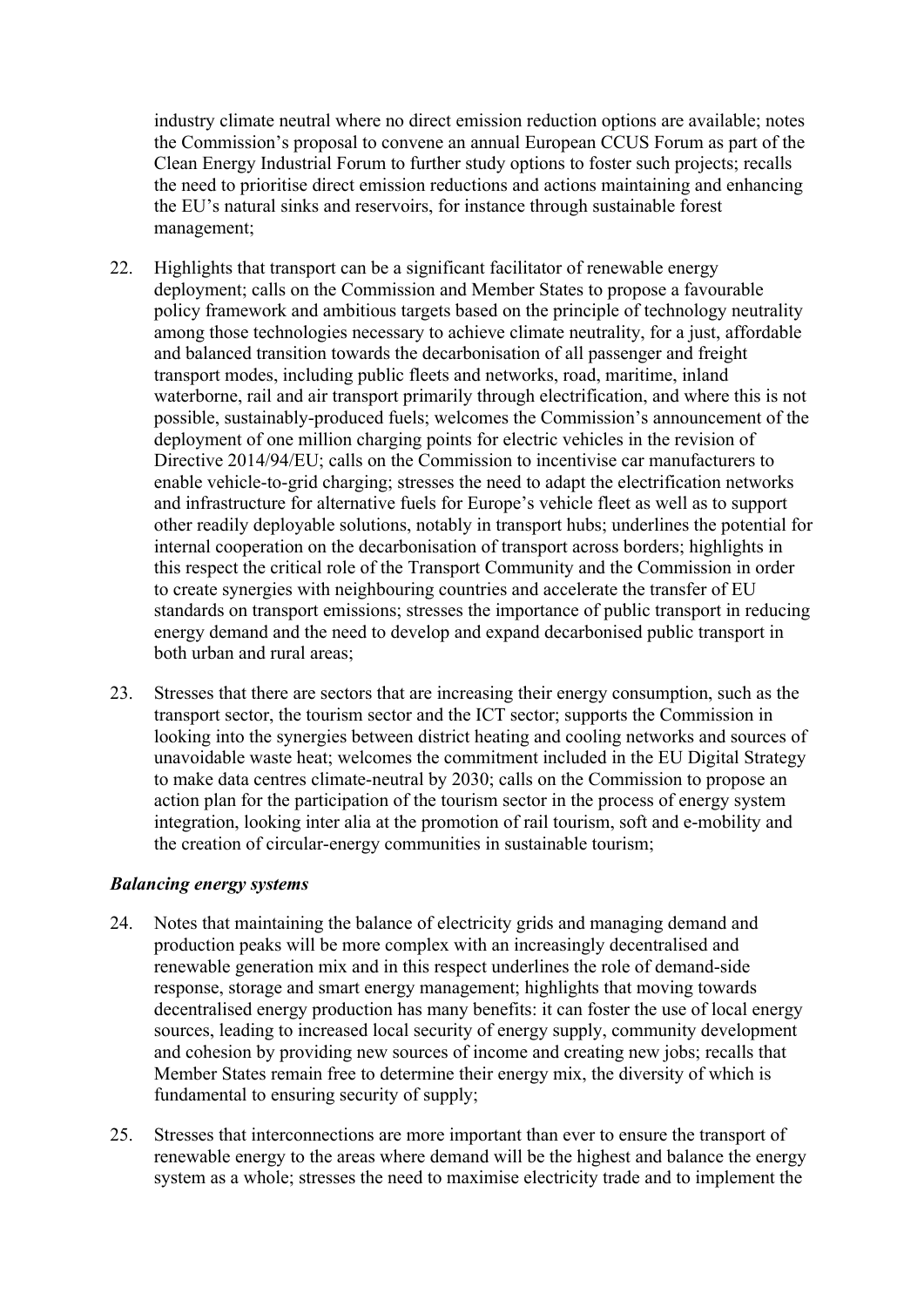obligation to use a minimum of 70 % of the existing interconnection capacity set out by Article 16(8) of Regulation (EU) 2019/943; underlines that the Commission and Member States concerned should put in place effective measures which will address the lack of offshore connectors in view of the rising role of offshore energy in an integrated energy system;

- 26. Regrets that a number of Member States have not yet reached their 10 % electric interconnection target by 2020; welcomes the Commission's proposal to raise the 2030 electricity interconnection target to 15 %, provided that it better supports national investments through the list of projects of common interest; encourages the Commission to relaunch the work of the expert group on interconnection targets;
- 27. Notes that power grid infrastructure should be further enhanced through digitalisation and automation to provide flexibility to the system and take advantage of synergies with other energy vectors; welcomes the Commission's announcement of a 'Digitalisation of Energy Action Plan' to develop a competitive market for digital energy services that ensures data privacy, sovereignty and supports investment in digital energy infrastructure; emphasises that smart grids will allow for the growing penetration of decentralised and flexible renewable energy, as well as a highly interconnected electricity system;
- 28. Reiterates that the European energy storage capacity is an essential source of flexibility and security of supply; highlights the need to reduce regulatory barriers to the installation of storage equipment; calls on the Commission to assess how to reduce the costs of taxes and levies on energy transformation and energy storage, and to eliminate the potential double taxation on storage projects in its forthcoming revision of Directive 2003/96/EC; recalls the importance to ensure full interoperability of different transport and storage systems, including those with cross-border relevance and connected to third countries; urges the Commission to revise that directive while avoiding undue market distortions at the expense of other energy sources and adverse effects on consumers;
- 29. Calls on the Member States to improve access to capital for all energy storage projects, with an emphasis on the modernisation of existing infrastructure; calls on the Commission to further take into consideration the need for deployment of storage infrastructure in the next list of projects of common interest and in the revision of the guidelines on State aid for environmental protection and energy;
- 30. Notes with concern the large dependence of the EU on imports of lithium-ion batteries; welcomes therefore the approach identified in the Strategic Action Plan for Batteries<sup>1</sup>, notably the diversification of sources of raw materials, the development of alternatives to rare earths, the full use of the EU trade policy to ensure sustainable and secure supply and the development of incentives for circularity, as well as the establishment of the European Battery Alliance;
- 31. Recalls the complementary role that Power-to-X technologies can play in balancing grids to overcome infrastructure bottlenecks, transporting energy and providing flexibility and seasonal storage of heat and electricity as they are easy to integrate in existing infrastructure; is convinced that these technologies will help integrate the

<sup>1</sup> Annex II to the Commission communication of 17 May 2018 entitled 'Europe on the move: Sustainable Mobility for Europe: safe, connected and clean' (COM(2018)0293).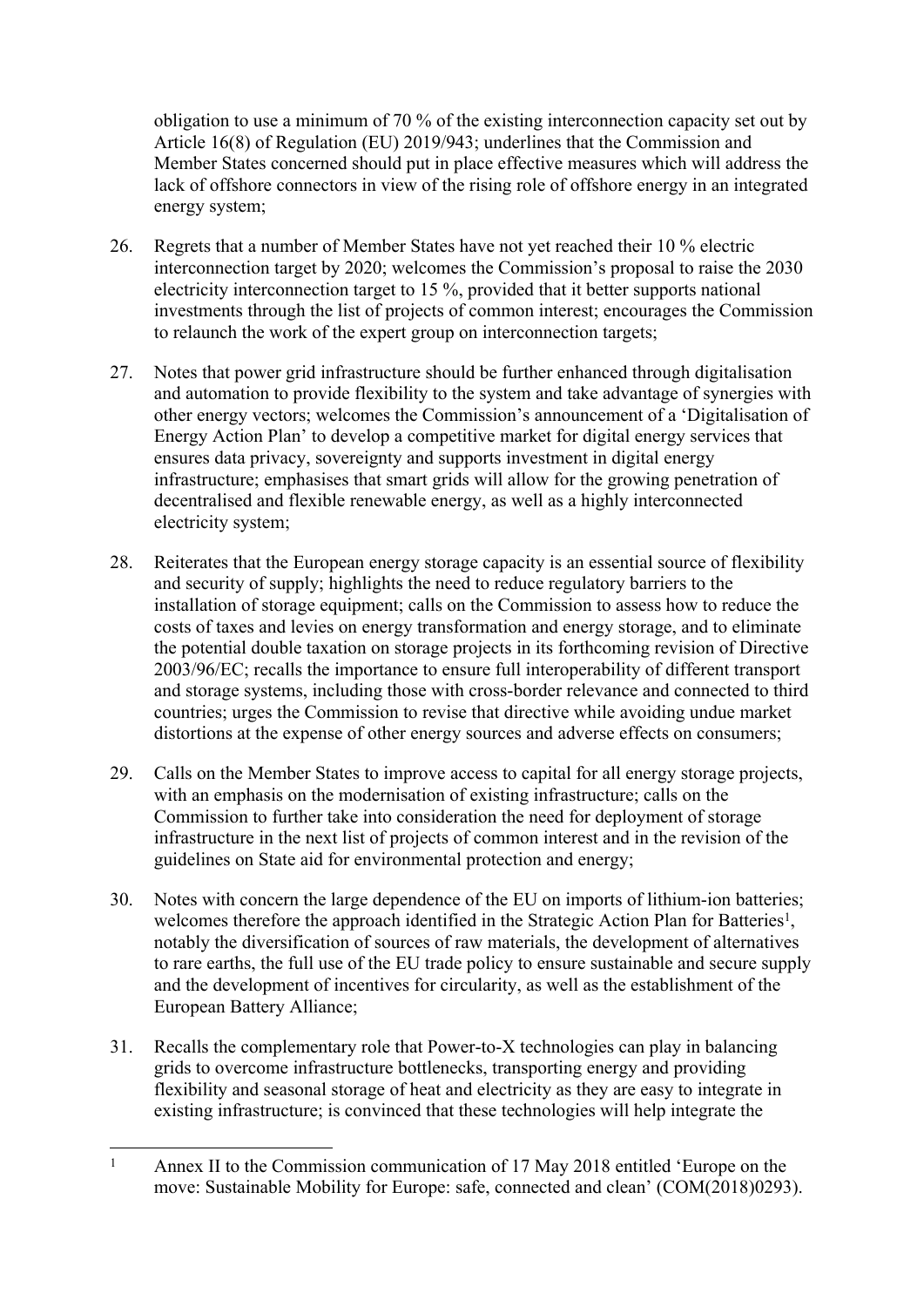increasing share of renewable electricity production; notes the need to develop hydrogen storage capacities;

- 32. Recalls the importance of interconnectors and cooperation between network operators; welcomes the establishment of regional coordination centres under Regulation (EU) 2019/943; believes that an integrated and cross-sectoral approach should be applied by TSOs for the future planning of the networks, as well as consistency with climate and energy targets and the National Energy and Climate Plans;
- 33. Highlights the advantages of a 'multi-directional' system in which consumers play an active role in energy supply; recalls that the Member States must ensure that all citizens have the right to produce, consume and store their own energy individually or as a community and in this respect underlines the role of flexibility options in the shift from a supply-driven to a demand-driven energy system, enabling active consumers for demand-response via digital solutions fully in line with the General Data Protection Regulation<sup>1</sup>; calls on the Commission and the Members States to explore ways of further incentivising the development of a European market for demand-side flexibility through, inter alia, common standards for end-use flexibility, an assessment of the potential benefits and impacts on energy system costs; welcomes flexible integrated energy systems that aim to optimise the district heating/cooling sector as well as the use of efficient and flexible high efficiency cogeneration contributing to the balancing of the electricity grid, cost-effective use of renewable energy sources and waste heat integration at local/regional level; calls for the swift implementation of Directive (EU) 2019/944 and its provisions on demand-side response;
- 34. Stresses the role that electric mobility can play as a form of smart integration of the power and transport sectors by unlocking flexibility capacities; stresses that the electrification of the transport sector has the potential to increase the Union's energy strategic autonomy by reducing the need for imported fossil fuels; underlines the storage and flexibility potential of the deployment of 'vehicle-to-grid' technologies and notes that it will require the interoperability of energy systems and electric vehicles;
- 35. Recalls the importance of addressing cybersecurity risks in the energy sector to ensure the resilience of the energy systems; underlines that the increasing number of connected products, such as heating appliances, electric vehicles and smart meters, may increase the risk of cybersecurity attacks to the electricity system; urges the Commission to swiftly address cybersecurity risks by setting a high level of cybersecurity protections for connected products in the context of the electricity network code on cybersecurity;
- 36. Stresses that a more renewable, decentralised and better integrated energy system requires better forecasting of energy demand and more real-time matching of the supply and storage from different energy carriers; highlights, in this regard, the crucial role of digitalisation for the processing of statistical and meteorological data; calls on the Commission and the Member States to develop an internal market for digital energy technologies while protecting consumers' privacy and personal data; encourages Member States to adopt the Smart Readiness Indicator developed as part of Directive

<sup>1</sup> Regulation (EU) 2016/679 of the European Parliament and of the Council of 27 April 2016 on the protection of natural persons with regard to the processing of personal data and on the free movement of such data, and repealing Directive 95/46/EC (OJ L 119, 4.5.2016, p. 1).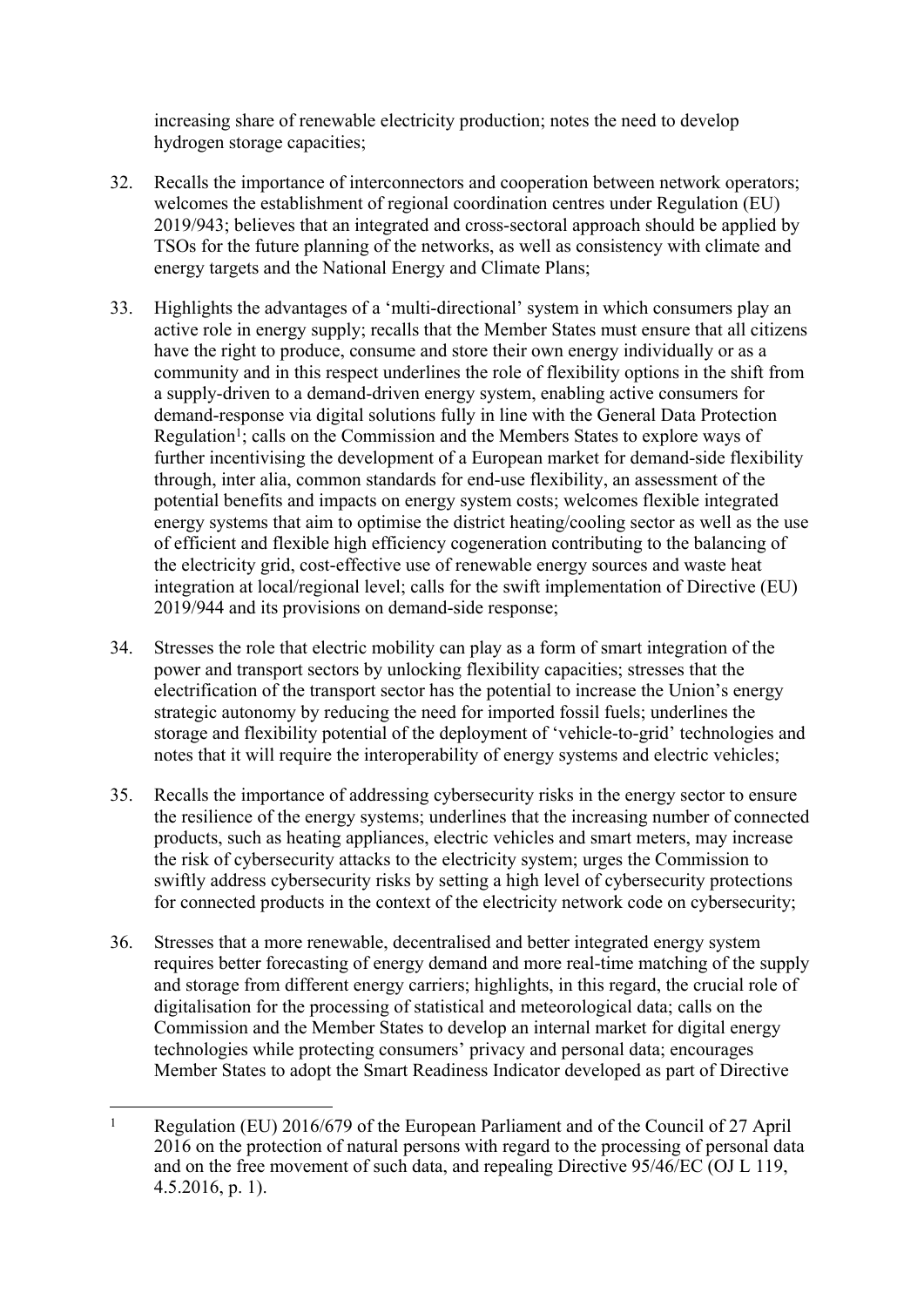$2010/31/EU$  on the energy performance of buildings<sup>1</sup> in order to tap into the potential for demand-side flexibility at building level; stresses that this will require more common standards for data exchange; welcomes the intention of the Commission to adopt an action plan for the digitalisation of energy to foster the EU technological leadership and enable a more integrated energy system with intelligent solutions in specific sectors (such as smart grids, more efficient and safe transport and energy savings in buildings), with improved funding for the 2021-2027 period;

37. Reiterates the crucial role of the Agency for Cooperation of Energy Regulators in the energy system integration and the implementation of the EU energy legislation; calls on the Commission and the Member States to make sure that the agency is provided with sufficient means to carry out its missions;

### *Ensuring energy accessibility and affordability for all citizens and businesses*

- 38. Recalls that the primary objective of Union action in the field of energy is to ensure the proper functioning of the market with regard to the need to preserve and improve the environment; calls on the Commission to take the necessary measures to safeguard the well-functioning of energy markets, to ensure the full implementation of the *acquis* for the internal energy market, including the Clean Energy Package, to align consumer rights in the gas and district heating sectors with those of electricity consumers, and help them contribute to the decarbonisation of the economy; stresses the importance of guiding customers towards the most energy-efficient and cost-effective decarbonisation option, on the basis of prices that properly reflect all the costs of the energy carrier used; welcomes the initiative to revise Directive 2003/96/EC and transform it into an instrument aligning taxation policies to the energy and climate targets for 2030 and 2050; calls on the Commission and the Member States to integrate the climate objectives in this directive; stresses the need to revise its scope and differentiate fossil gases, low-carbon gases and renewable gases to incentivise the development of sustainable alternatives; calls on the Member States to remove undue taxes and levies to ensure taxation is harmonised, to promote clean innovative technologies, and to ensure competitive energy costs in Europe; calls on the Member States to work on phasing out direct and indirect fossil fuel subsidies;
- 39. Concurs with the Commission's analysis on the need to further work towards the phase out of fossil fuel subsidies, the need to provide more consistent price signals across energy sectors and the Member States, the lack of consistency on high non-energy related charges and levies borne by electricity customers and the fact that external costs are not internalised; urges the Commission and Member States to remedy the known problems through effective regulatory measures;
- 40. Is convinced of the need to encourage energy consumers to be more active; welcomes the entry into force of the new provisions set out in Directive (EU) 2019/944, which enable active consumers to fully participate to the market and reap the benefits of their activities; calls on the Commission to assess the remaining barriers to facilitate the development of renewable self-consumption and renewable energy communities in particular those in low-income or vulnerable households and for industrial consumers; calls for transparent information on the climate impact of energy choices as part of the

<sup>1</sup> Directive 2010/31/EU of the European Parliament and of the Council of 19 May 2010 on the energy performance of buildings (OJ L 153, 18.6.2010, p. 13).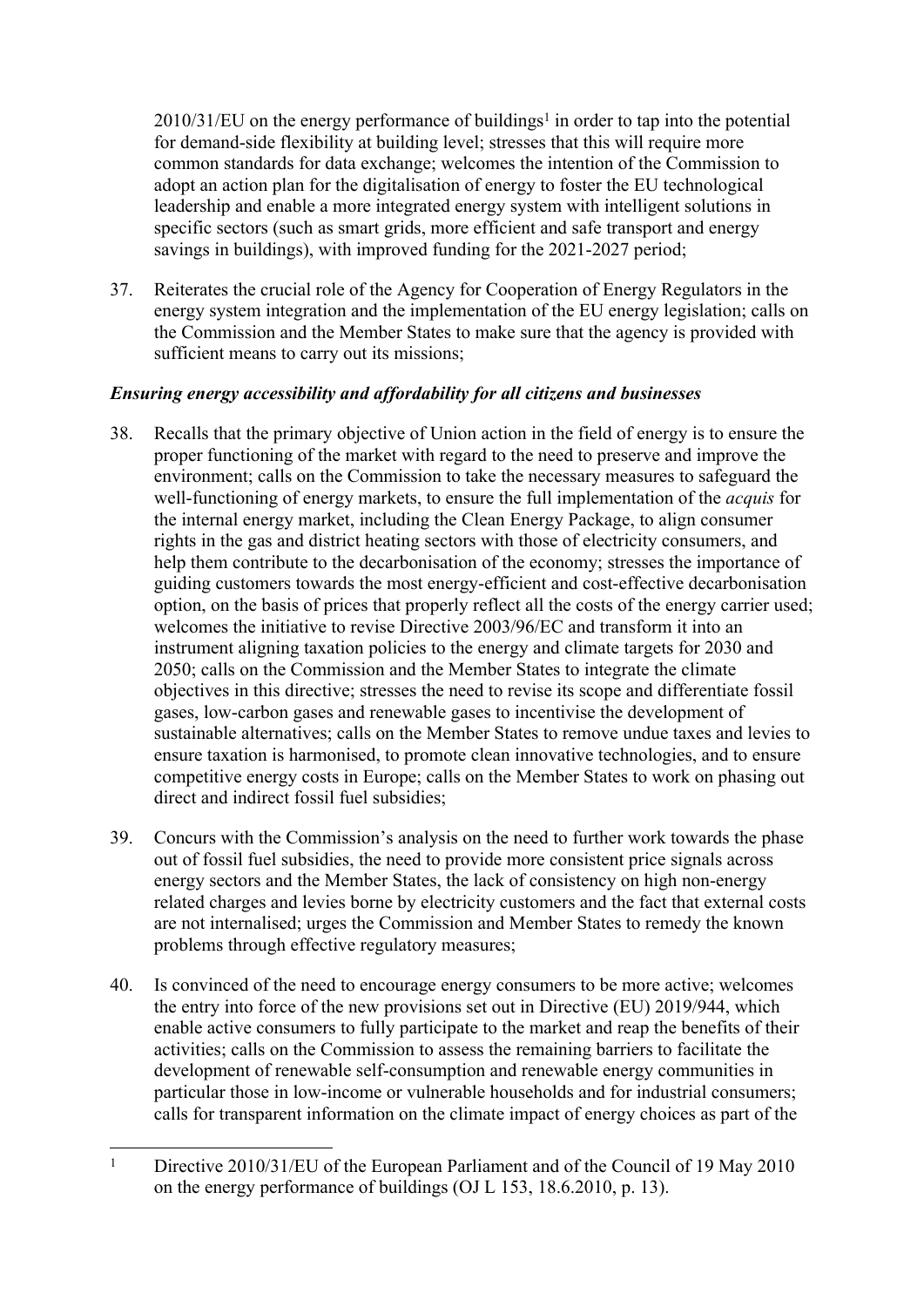planned consumer information campaign;

- 41. Highlights the consumer empowerment potential in the integrated renewable energy systems to generate, consume, store, and sell energy; considers that it also provides opportunities for renewable energy communities for advancing energy efficiency at household level and helping fight energy poverty;
- 42. Reiterates the potential of energy communities and micro grids to develop access to more sustainable energy, especially for remote areas, islands and the outermost regions; stresses the need to ensure the integration of these areas with the trans-European Networks for Energy, and to develop projects to make islands or groups of islands energy self-sufficient from renewable sources such as demonstrated with the Horizon 2020 Tilos project;
- 43. Calls on the Commission to propose rules allowing citizens' energy communities to further participate in energy system integration, for example through the connection to heat networks, electric-mobility charging, storage or demand-response devices alongside renewable-energy production;

#### *Ensuring European leadership on sustainable and renewable energy technologies*

- 44. Recalls that one of the objectives of the Energy Union is to reduce our import dependency and to ensure security of supply and technology independence; calls for the EU to learn from the current economic crisis and work towards more autonomy in strategic value chains; considers that the creation of synergies can help achieve this objective;
- 45. Stresses the importance of increasing the competitiveness of European technologies to foster the autonomy of the Union in the strategic energy sector; calls on the Commission to support research and innovation through the various structural and sectoral funds; recalls the Union's global leadership in satellite emission measurement technologies and in particular the Copernicus Atmosphere Monitoring Service; recalls the expertise of the European Centre for Medium-Range Weather Forecasts in predicting weather and therefore anticipating fluctuations in the energy demand; calls on the Commission to consider further supporting technologies that will contribute to a climate-proof and integrated energy system, including where Europe has global leadership and domestic-based value chains;
- 46. Notes with concern that the conclusions of the 2020 Report on the State of the Energy Union highlight declining research and innovation investments in the area of clean energy technologies; reiterates the crucial role of the EU support for research and innovation, particularly disruptive innovation; welcomes the increased budget for research in the Horizon Europe programme and the establishment of the European Research Area;
- 47. Highlights the need for a just transition and calls on the Commission and Member States to address structural changes in the energy sector in all relevant legislative proposals in order to help facilitate the transition towards climate neutrality; reiterates the promise outlined in the new Green deal that no one should be left behind; notes in this regard that it is of the utmost importance to transform the skills of employees in sectors that face the risk of disappearing through the green transition; highlights the